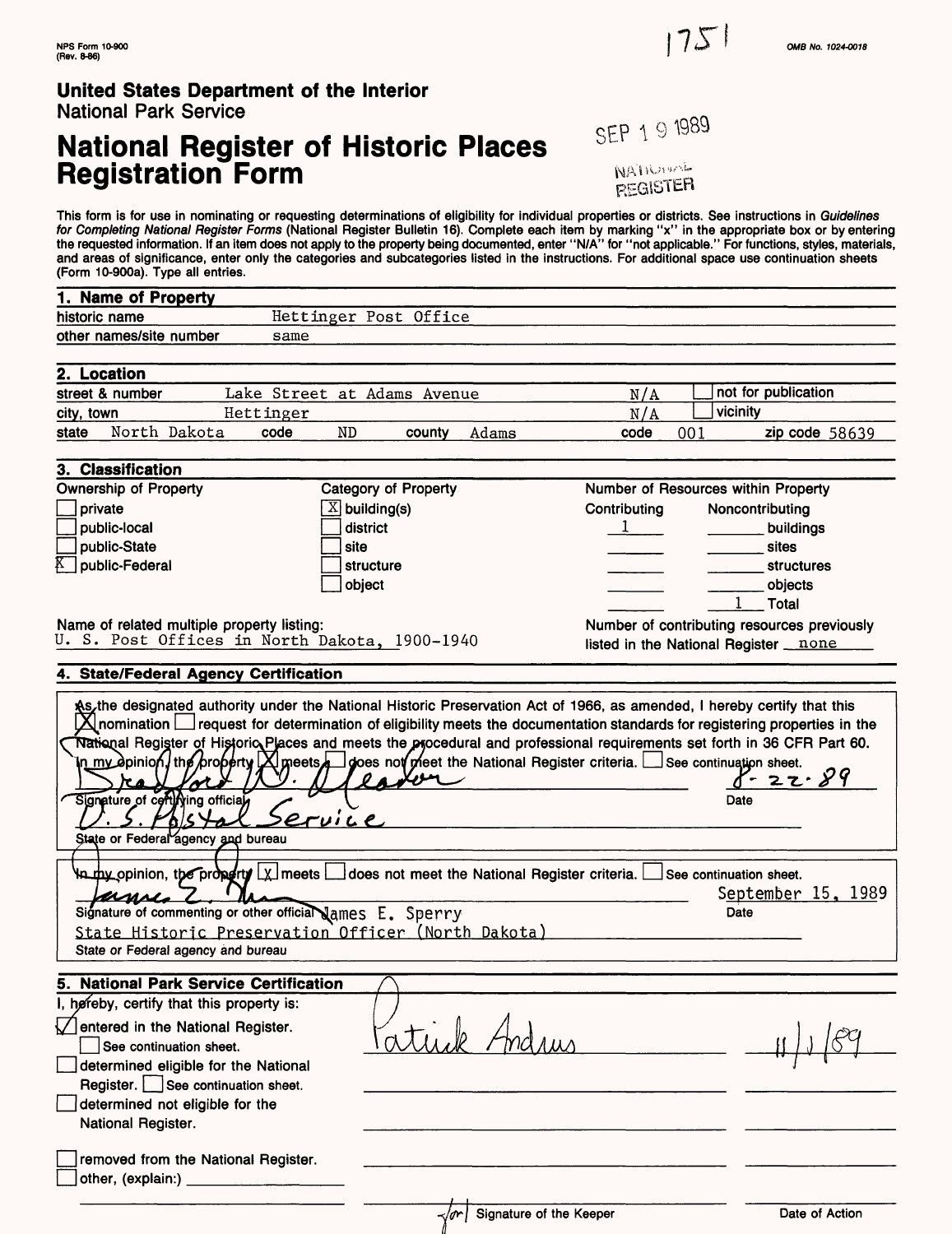| Historic Functions (enter categories from instructions) | Current Functions (enter categories from instructions) |                                                                                                                 |
|---------------------------------------------------------|--------------------------------------------------------|-----------------------------------------------------------------------------------------------------------------|
| post office manufactured post office                    | post office                                            |                                                                                                                 |
|                                                         |                                                        |                                                                                                                 |
| 7. Description                                          |                                                        |                                                                                                                 |
| <b>Architectural Classification</b>                     | Materials (enter categories from instructions)         |                                                                                                                 |
| (enter categories from instructions)                    |                                                        |                                                                                                                 |
|                                                         | foundation                                             | poured concrete                                                                                                 |
| other: Starved Classicism                               | walls $\qquad \qquad$                                  | brick the contract of the contract of the contract of the contract of the contract of the contract of the contr |
|                                                         |                                                        | roof composition                                                                                                |
|                                                         |                                                        |                                                                                                                 |

See attached continuation sheets.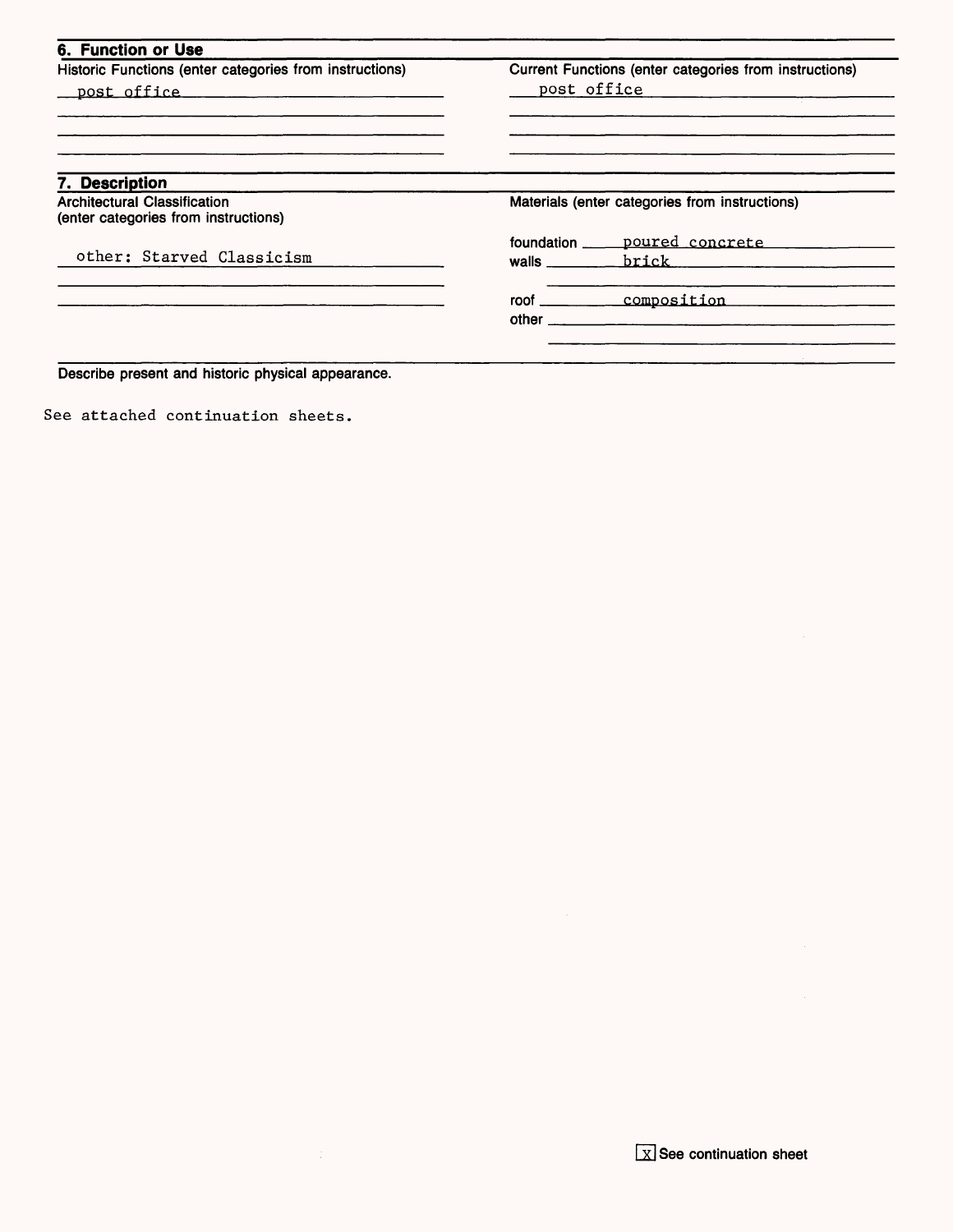### **National Register of Historic Places Continuation Sheet**

Section number \_\_\_\_\_\_\_\_\_ Page \_

Multiple Property: U.S. Post Offices in North Dakota, 1900-1940

#### HETTINGER, DESCRIPTION:

The Hettinger Post Office is located on the northeast corner of Lake Street and Adams Avenue, facing south toward Adams Avenue. The site, a full five lots, measures 140 feet along Adams Avenue and 150 feet along Main Street. The facility is on a prominent corner in the downtown business district of Hettinger. Adams Avenue is also Highway 12, the principal east-west highway through Hettinger. The Adams County courthouse, 1928-29, is approximately a block east of the post office along Highway 12. Lake Street is the main business street of the town. The majority of the buildings on both sides of Lake Street are from the late nineteenth or early twentieth century. A few of them have their historical integrity intact, but most have been altered. The post office is much more visible in Hettinger that in most North Dakota towns by virtue of its placement at the intersection of two major thoroughfares. Its presence is important in the visual impression of the business district.

The facility is in good condition, but it is marred by "improvements" of low quality. The granite steps and the light standards at the entry are original. The steps are, however, covered in indoor-outdoor carpet that is out of character with the building. The entry doors are metal and glass, and are not original. The site drops away from the building on the south and west, necessitating a set of concrete steps leading up to the entry steps on the south. These steps have recently been replaced, but the concrete is of such poor quality that the surfaces are already badly spalled. The sloping grounds to the west have been landscaped in amateur fashion with wood bulkheads, gravel, and dirt. The wooden bulkheads are used as retaining walls along the sidewalks to the south and west of the facility. They are of poor quality and are already sagging even though they are quite new. The overall visual effect of the recent landscaping is quite unsightly. The exterior windows are badly overpainted. They are the original sash, and in good condition, but they are covered with a thick paint buildup. The original limestone window sills have been painted, and are covered with a thick buildup of paint. The original skylights over the workroom have been filled, and central air conditioning has been added. The boiler was upgraded in 1965. It is gas-fired.

The building is of steel-frame fireproof construction. On the back of historic photos which are on file in the building is the name of the contractor who constructed the facility: Henry Huether, Jr. Its foundation is of poured concrete, with the form marks rubbed out. The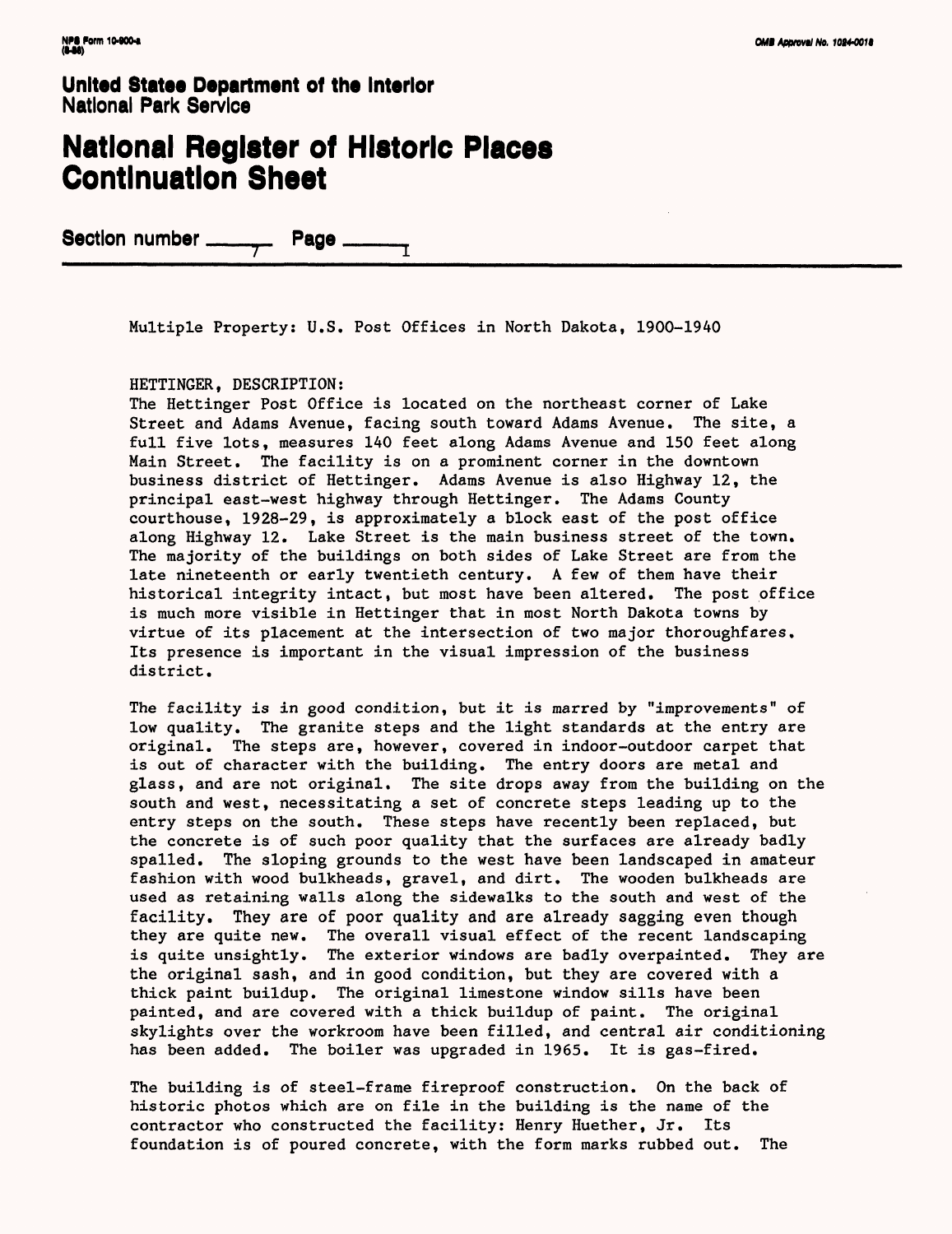#### **National Register of Historic Places Continuation Sheet**

Section number \_\_\_\_\_\_\_\_ Page \_\_\_\_\_\_\_\_

Multiple Property: U.S. Post Offices in North Dakota, 1900-1940 Hettinger P.O.

exterior walls are of dark red wire-faced brick laid in American bond. Atop the walls is a minimal limestone coping with a slightly molded outer edge. The windows are the original wood double-hung 8 over 12s. The south (front) facade has no storms. The rest of the windows have matching wood storms. All windows are painted white. The front facade is very plain. There is a fan light over the front entry, and a keystone over the fanlight. Above the fanlight is a line of headers in a gentle arch. The window heads are gently arched, with a line of headers at the top. The window sills are limestone, now painted white.

The lobby walls and ceiling are plaster. The lobby is lighted by flourescent fixtures that are not original. The floor is mixed orange and gray unglazed quarry tile with dark gray grout. There is a red 6" unglazed tile border where the floor meets the walls, which curves up into a 6" red ceramic tile mopboard. The mopboard and floor border are of the same tile. An orange ceramic tile wainscot extends 4' up the wall throughout the lobby. The vestibule which projects into the lobby at the front entry is the original wood and glass. The wood in the lobby is a close-grained birch, stained dark.

The workroom has plaster walls and ceiling with flourescent fixtures which are not original. The workroom floor is the original maple or birch, finished light. There is a wood tongue-and-groove wainscot around the room.

The main building is nearly foursquare, with the dock extending north from the north wall: 60 feet across the front facade by 58 1/2 feet deep, not counting the original loading dock. The dock is rectangular, with its long axis running north-south. Access to the dock is from the west. The lobby is U-shaped, with the legs of the U extending north away from the south (front) facade. The postmaster's office is at the end of the east leg, and the old finance area is at the end of the west leg. The service window area is substantially original. Behind the lobby is the workroom. The building has a full basement, which holds the boiler, swing room, and general storage space.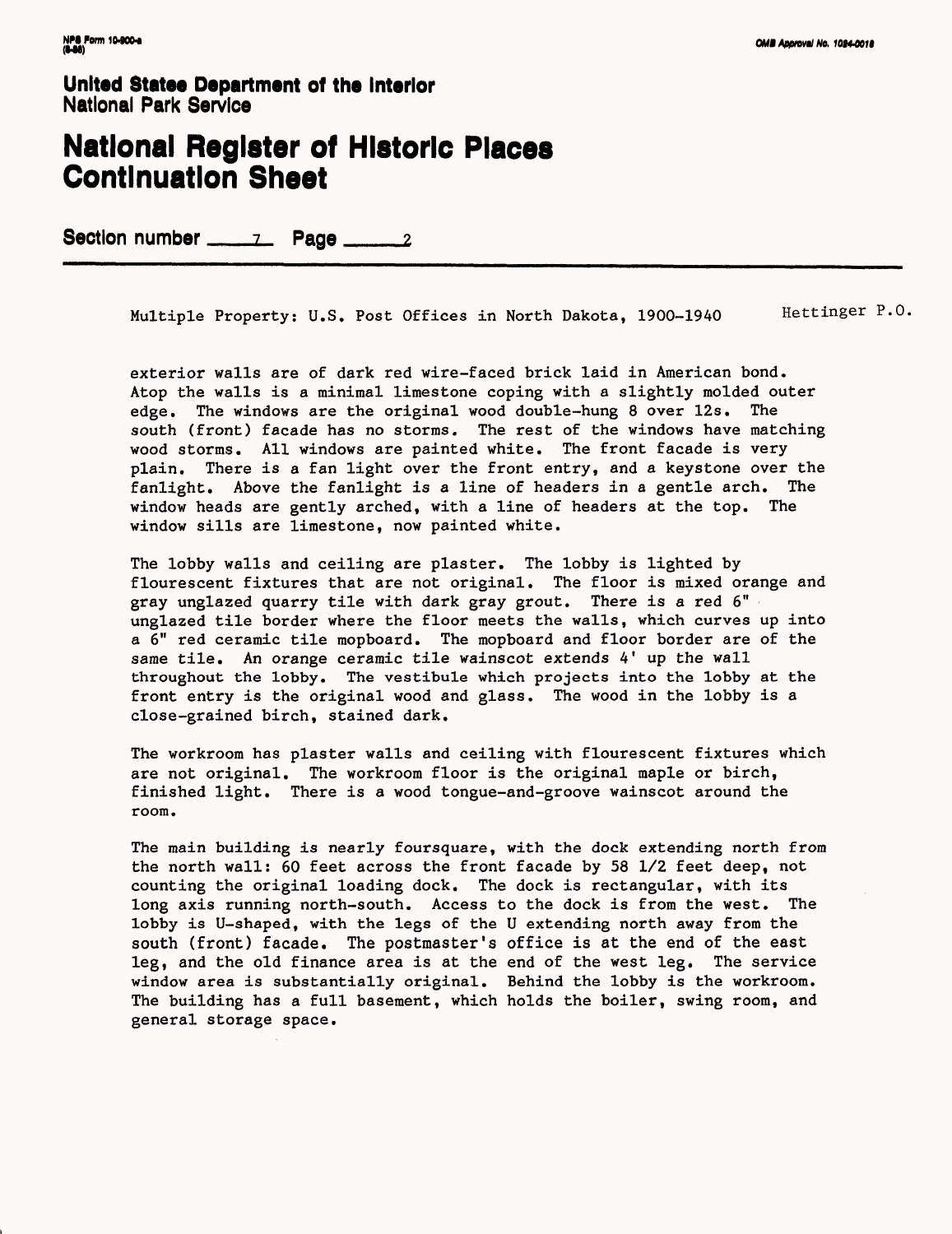| 8. Statement of Significance                                                                                        |                                                                           |
|---------------------------------------------------------------------------------------------------------------------|---------------------------------------------------------------------------|
| Certifying official has considered the significance of this property in relation to other properties:<br>nationally | locally<br>statewide                                                      |
| $\lfloor x \rfloor$ A<br>Applicable National Register Criteria<br>IB.<br>$X$ C                                      | 1D                                                                        |
| <b>Criteria Considerations (Exceptions)</b><br>B<br>C<br>A                                                          | E<br>F<br>lG.<br>D<br>N/A                                                 |
| Areas of Significance (enter categories from instructions)<br>Politics/ Government                                  | Period of Significance<br><b>Significant Dates</b><br>1938-1939<br>1938   |
| Architecture                                                                                                        |                                                                           |
|                                                                                                                     | <b>Cultural Affiliation</b><br>N/A                                        |
| <b>Significant Person</b><br>N/A                                                                                    | Architect/Builder<br>OSA/ Louis A. Simon, Acting Supervising<br>Architect |
|                                                                                                                     | B: Henry Huether, Jr.                                                     |

State significance of property, and justify criteria, criteria considerations, and areas and periods of significance noted above.

See attached continuation sheets.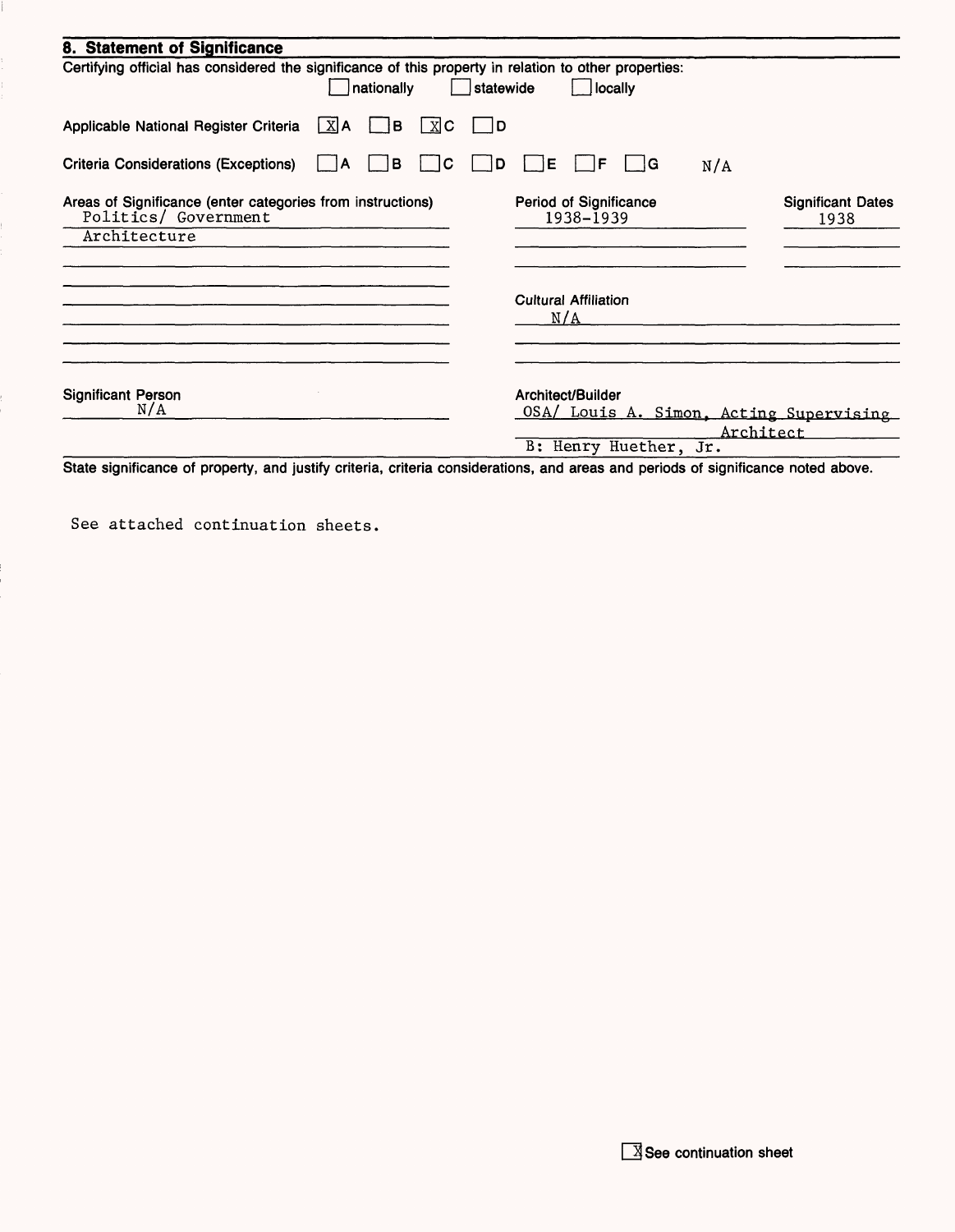See continuation sheet.

|                                                                                                   | $\boxed{\text{X}}$ See continuation sheet                                  |  |  |
|---------------------------------------------------------------------------------------------------|----------------------------------------------------------------------------|--|--|
| Previous documentation on file (NPS):                                                             |                                                                            |  |  |
| preliminary determination of individual listing (36 CFR 67)                                       | Primary location of additional data:                                       |  |  |
| has been requested                                                                                | State historic preservation office<br>Other State agency<br>Federal agency |  |  |
| previously listed in the National Register                                                        |                                                                            |  |  |
| previously determined eligible by the National Register                                           |                                                                            |  |  |
| designated a National Historic Landmark                                                           | Local government                                                           |  |  |
| recorded by Historic American Buildings                                                           | <b>University</b>                                                          |  |  |
| Survey #                                                                                          | $X$ Other                                                                  |  |  |
| recorded by Historic American Engineering                                                         | Specify repository:                                                        |  |  |
| Record #                                                                                          | State Historical Society of N.D., Bismarck                                 |  |  |
| 10. Geographical Data                                                                             |                                                                            |  |  |
| less than one acre<br>Acreage of property ___                                                     |                                                                            |  |  |
|                                                                                                   |                                                                            |  |  |
| <b>UTM References</b>                                                                             |                                                                            |  |  |
| $A \left[ \frac{1}{3} \right]$                                                                    | в                                                                          |  |  |
| Zone                                                                                              | Northing<br>Easting<br>Zone                                                |  |  |
| $\mathbf{C}$                                                                                      | D                                                                          |  |  |
|                                                                                                   | N/A<br>See continuation sheet                                              |  |  |
| <b>Verbal Boundary Description</b>                                                                |                                                                            |  |  |
|                                                                                                   |                                                                            |  |  |
| Lots 8, 9, 10, 11, & 12, Block 14, Original Townsite, City of Hettinger, ND.                      |                                                                            |  |  |
|                                                                                                   | $N/A$ See continuation sheet                                               |  |  |
| <b>Boundary Justification</b>                                                                     |                                                                            |  |  |
|                                                                                                   |                                                                            |  |  |
| The boundary includes all city lots which have been historically associated with<br>the property. |                                                                            |  |  |
|                                                                                                   | $N/A$ See continuation sheet                                               |  |  |
| 11. Form Prepared By                                                                              |                                                                            |  |  |
| Dr. Norene Roberts, President<br>name/title                                                       |                                                                            |  |  |
|                                                                                                   |                                                                            |  |  |

 $\epsilon$ 

| Historical Research, Inc.<br>organization  | 1989<br>Julv.<br>date         |
|--------------------------------------------|-------------------------------|
| 7800 .<br>Tessman Drive<br>street & number | $(612)$ 560-4348<br>telephone |
| Minneapolis<br>city or town                | MN<br>zip code 55445<br>state |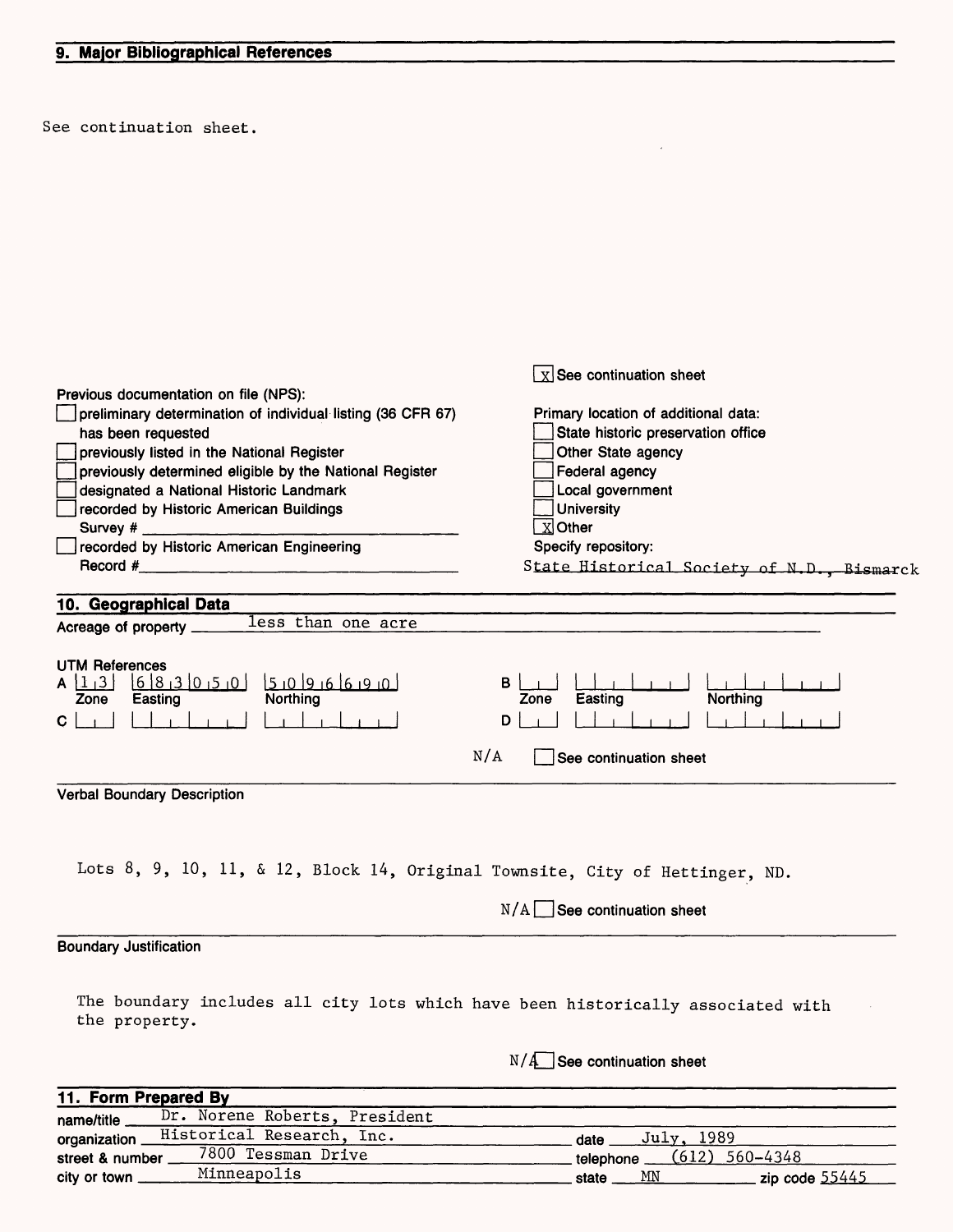#### **National Register of Historic Places Continuation Sheet**

Section number  $s = 8$ . Page  $s = 1$ .

Multiple Property; U.S. Post Offices in North Dakota, 1900-1940

HETTINGER, SIGNIFICANCE:

The Hettinger Post Office is significant under Criteria A and C on a state and local level as one of a small group of 20 extant federally-built post offices in North Dakota constructed between 1900-1940. Under Criterion A, this post office is associated with various federal policies in post office funding, design, and method of construction in the early 20th century. Under Criterion C, this facility shares the distinctive characteristics of federally-funded post offices as a property type built in North Dakota before the Second World War. The major areas of significance are Politics/Government and Architecture. The Hettinger Post Office is significant at the state level as one of nine post office buildings built during the period between 1932-1940 when most of the current facilities in the country were constructed. It is one of six post offices in North Dakota designed in the "Starved Classicism" style from standard plans emanating from the Treasury Department. While it is not the work of a master, it shares the design attributes of the small group of federally-funded post offices in the state. Locally, it is the only federal building in Hettinger.

The new 1938 Hettinger Post Office was one of 321 post office buildings approved for financing under the \$60 million dollar emergency construction fund authorized in the deficiency appropriation act by the Treasury Department in July 1936. The other North Dakota post office funded under this act was at Langdon (The Adams County Record, July 2, 1936, p. 1). The local movement for a new post office building was begun in the summer of 1935 by the local Lions Club and North Dakota congressmen and was aided by a survey of North Dakota facilities done by the U. S. Post Office Department with data sent to Washington, D.C. In the case of Hettinger, the call for bids on a suitable lot went out only six days after the announcement that Hettinger was to receive a new facility (Ibid.). Although mention was not made in the local newspaper about the role played by the Lions Club, it was noted that postal receipts had been up slightly in the year 1935 as compared to 1934 (The Adams County Record, January 2, 1936, p. 1). A page one article in The Adams County Record on October 1, 1936, announced that the site at the corner of Adams and Main had been selected for the new facility. Blueprints were rapidly put together from standard designs and the call for bids on the construction work was released on June 3, 1937 (The Adams County Record, June 17, 1937, p. 1). The winning bid was submitted by Henry Heuther of Ashley, North Dakota. Although the Treasury Department had estimated \$65,000 for the building, Heuther came in at \$44,800, far below the estimated cost, and was prepared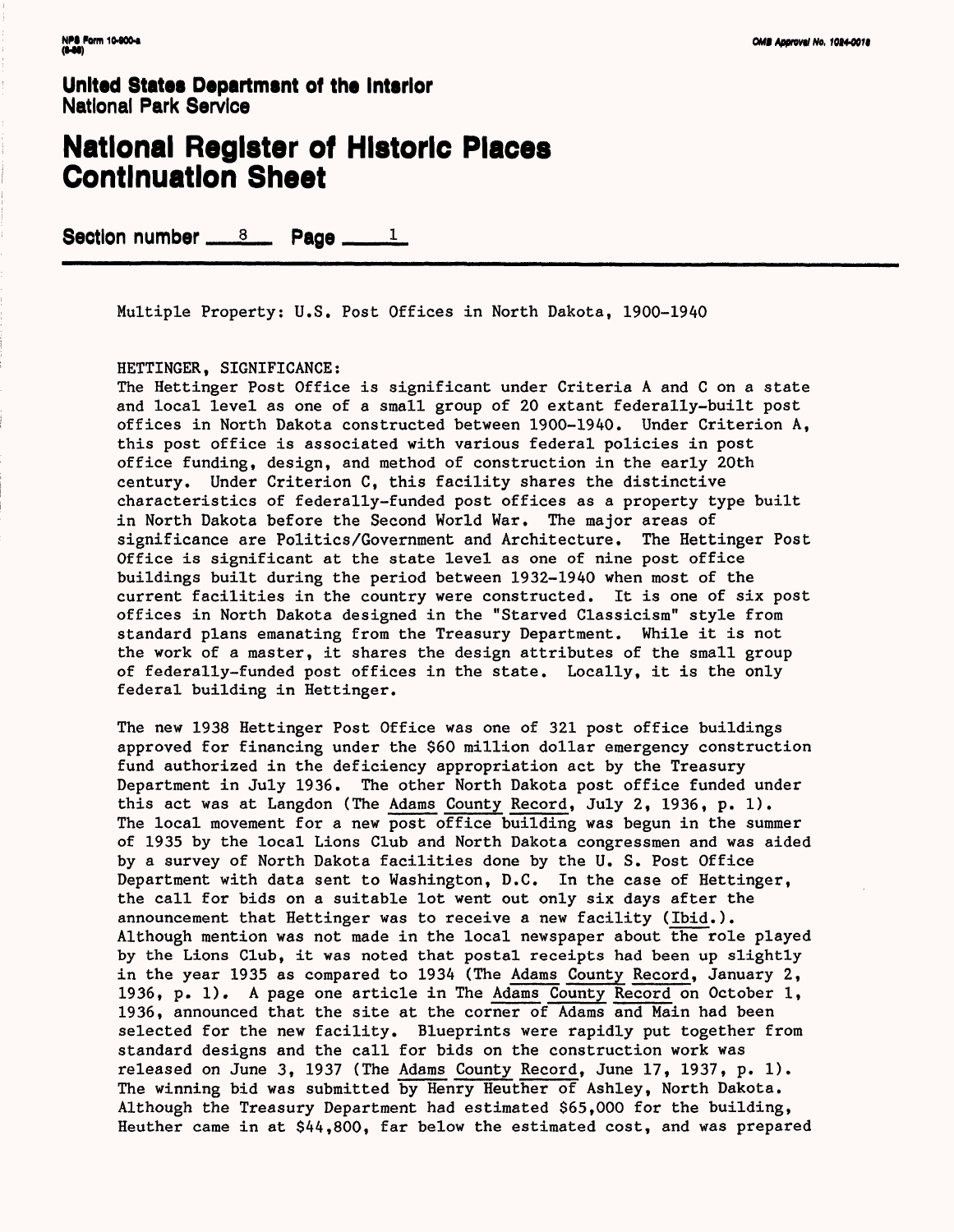### **National Register of Historic Places Continuation Sheet**

Section number  $\underline{\hspace{1cm}}$   $8$ . Page  $\underline{\hspace{1cm}}$   $2$ .

Multiple Property: U.S. Post Offices in North Dakota, 1900-1940 Hettinger P.O.

to begin construction as soon as his equipment was on the site (The Adams County Record, July 29, 1937, p. 1).

The Hettinger Post Office was completed in a little under twelve months. There is no record in the newspaper of local employment and the contractor may have brought in his own men from Ashley, North Dakota. Workers began pouring concrete on October 25, 1937, because it took two months for two frame houses to be moved from the new post office site. By March, 1938, the new facility was nearing completion and landscaping and site terracing had begun. The dedication for the new building occurred on July 27, 1938 (The Adams County Record, Oct. 28, 1937; March 17, 1938; July 7, 21, 28,  $1938$ .